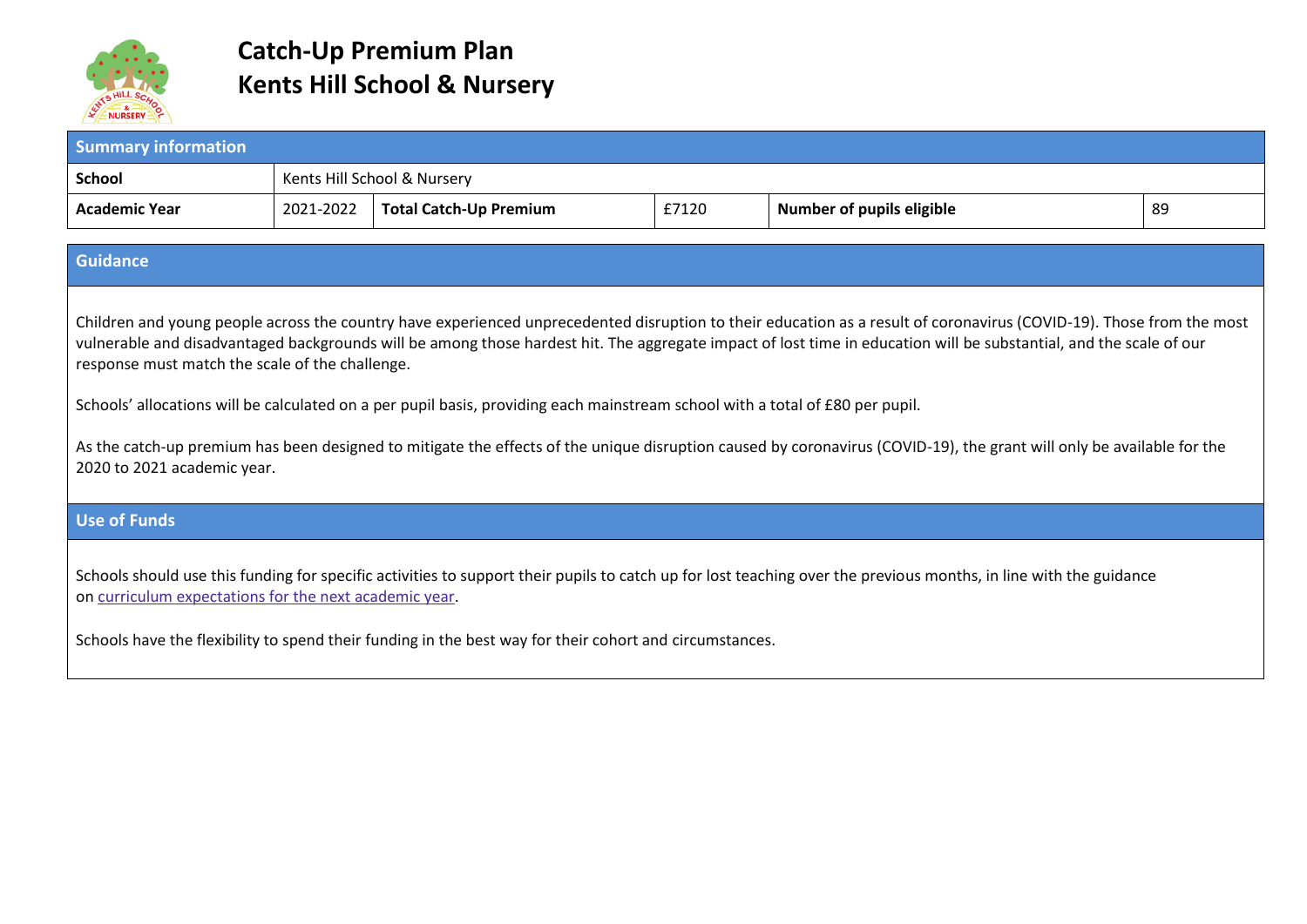| <b>Identified impact of lockdown</b> |                                                                                                                                                                                                                                                                                                                                                                                                                                                                                                                                                                                                    |  |  |  |  |
|--------------------------------------|----------------------------------------------------------------------------------------------------------------------------------------------------------------------------------------------------------------------------------------------------------------------------------------------------------------------------------------------------------------------------------------------------------------------------------------------------------------------------------------------------------------------------------------------------------------------------------------------------|--|--|--|--|
| <b>Maths</b>                         | Specific content has been missed, leading to gaps in learning. Children still have an enthusiasm for maths and lockdown has not affected their<br>attitudes however, due to the content having to be taught in a different way, there are noticeable gaps, especially in mental arithmetic and<br>reasoning.                                                                                                                                                                                                                                                                                       |  |  |  |  |
|                                      | Recall of basic skills has suffered - children are not able to confidently recall key number facts, number bonds and have forgotten how to apply<br>previously taught calculation strategies.                                                                                                                                                                                                                                                                                                                                                                                                      |  |  |  |  |
| <b>Writing</b>                       | Children have lost some fluency in their writing. Those who maintained writing throughout the 18 months of lockdown disruption are less affected,<br>however those who we know to be reluctant writers, or those who evidently didn't write much will have to work additionally hard on writing stamina<br>and improving their motivation due to the lack of fluency in their ability to write. Priority will also be placed on spelling, grammar, and punctuation.<br>The children find it challenging to write; physically but also in composition. Their vocabulary needs to be more ambitious. |  |  |  |  |
| <b>Reading</b>                       | Children were able to access reading during lockdown more than any other subject. This is something that was more accessible for families and<br>required less teacher input. However, children are less fluent in their reading and the gap between those children that read widely and those children<br>who don't is now increasingly wide. They also aren't applying phonic skills to writing. The children need more exposure, in their reading and their<br>speaking and listening, to more interesting and ambitious vocabulary.                                                            |  |  |  |  |
| Wellbeing<br>and SEMH                | Children who are happy and have developed confidence, resilience and independence, will be enabled to fulfil their potential and enjoy a smooth<br>transition to the next stage of their lives. Through nurture in a genuinely caring environment, children learn how to develop caring relations and a<br>caring attitude towards others.                                                                                                                                                                                                                                                         |  |  |  |  |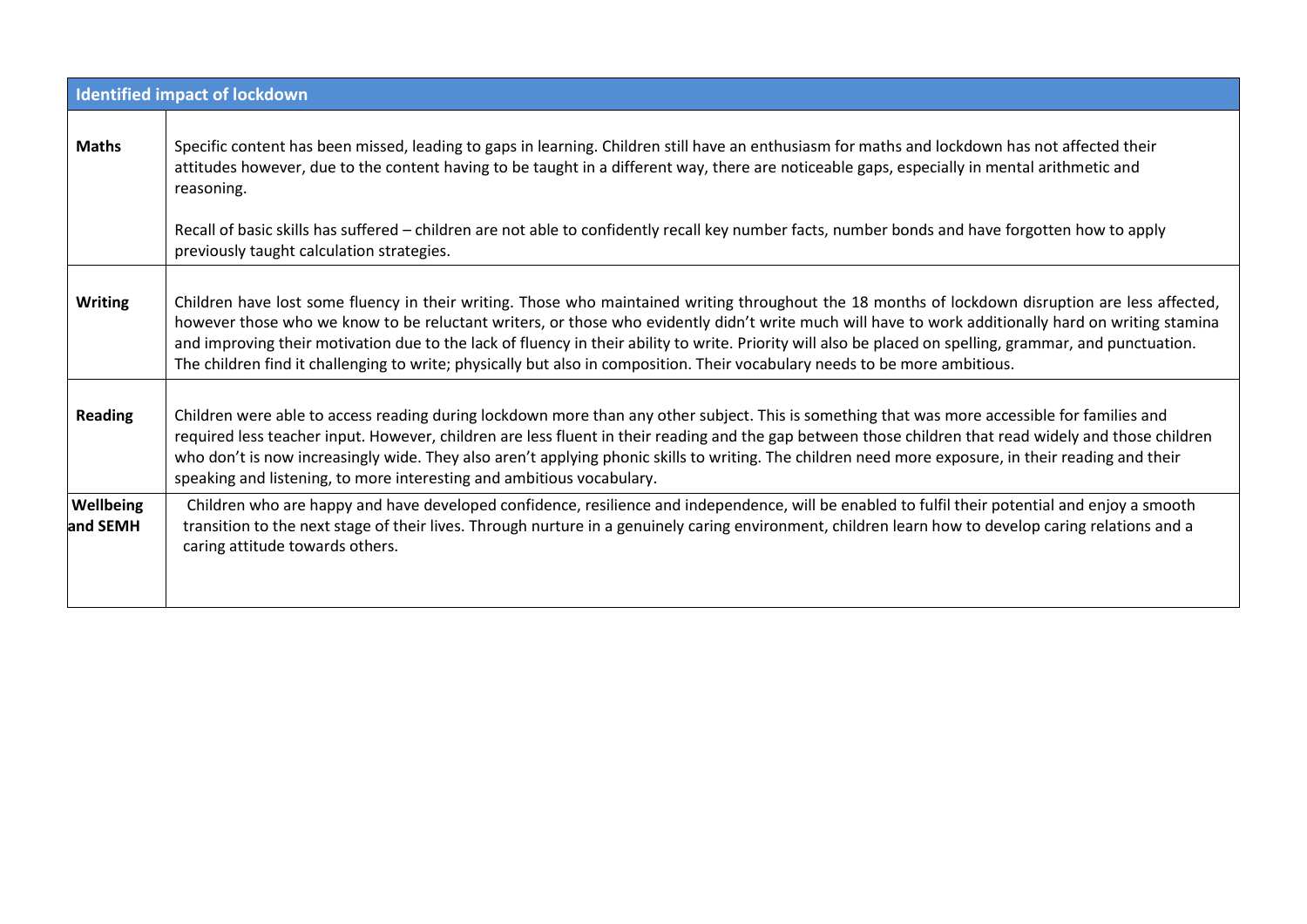**Planned expenditure -** The headings below are grouped into the categories outlined in the Education Endowment Foundation's coronavirus support guide for schools)

| i. Teaching and whole-school strategies                                                                                                                                                                                                                                                                                                                              |                                                                                                                                                                                                                                                                                                                                                                                                                      |                        |                   |                                |  |  |
|----------------------------------------------------------------------------------------------------------------------------------------------------------------------------------------------------------------------------------------------------------------------------------------------------------------------------------------------------------------------|----------------------------------------------------------------------------------------------------------------------------------------------------------------------------------------------------------------------------------------------------------------------------------------------------------------------------------------------------------------------------------------------------------------------|------------------------|-------------------|--------------------------------|--|--|
| <b>Desired outcome</b>                                                                                                                                                                                                                                                                                                                                               | Chosen approach and anticipated cost                                                                                                                                                                                                                                                                                                                                                                                 | Impact (once reviewed) | <b>Staff lead</b> | <b>Review</b><br>date?         |  |  |
| To identify gaps and instate a consistent approach<br>To develop and use online and whole school<br>strategies to improve vocabulary and spelling of all<br>children                                                                                                                                                                                                 | Purchase spelling and vocabulary programmes that are<br>progressive across school; Grammar and Spelling Bug)<br>(f120)                                                                                                                                                                                                                                                                                               |                        | JM<br><b>SO</b>   | <b>Jul 22</b><br><b>Jul 22</b> |  |  |
| To support consistently good teaching<br>The foundation subjects will be planned with<br>increasing detailed analysis of units missed in the<br>previous year and consideration regarding how this<br>pre-requisite knowledge will be taught alongside<br>new learning so that knowledge gaps can be<br>reduced                                                      | Further develop the use of Subject Leaders - teachers to<br>research and plan topics using Cornerstones Maestro<br>education by looking back at previous units in last class<br>for missed pre-requisite knowledge first. Class teachers to<br>support parents in their partnership with school in<br>supporting pupils to catch up on the learning missed<br>through home learning and topic preparation.<br>(E300) |                        |                   |                                |  |  |
| Teaching assessment and feedback<br>Teachers have a very clear understanding of what gaps<br>in learning remain and use this to inform assessments of<br>learning that are aligned with standardised norms,<br>giving a greater degree in confidence and accuracy of<br>assessments.                                                                                 | Purchase and implement the online learning package;<br>teacher directs and assesses MyMaths online and<br>remotely (to use alongside our White Rose Numeracy<br>assessments). Complete termly tests and record<br>assessments ahead of progress meetings<br>(£610.00)<br>NFER standardized assessments for reading/maths for<br>Year 2 £238.50)                                                                      |                        | <b>SO</b>         | July 22                        |  |  |
| To support consistently good teaching<br>Pupils will have access to essential manipulatives in<br>Maths lessons for KS1 to support good or better progress<br>in their understanding. In EYFS, the Maths resources will<br>enhance mathematical development in the indoor and<br>outdoor environment as part of both continuous<br>provision and focused activities. | Purchase additional manipulatives and other resources for<br>Maths in EYFS, KS1 and KS2 classes where needed to<br>enable all pupils to have access in all Maths lessons to<br>support good or better progress.<br>(Anticipated COST: up to £1500)                                                                                                                                                                   |                        |                   |                                |  |  |
| To enhance all children and staff's wellbeing<br>Make school feel like a joyous, safe and welcoming place<br>again.                                                                                                                                                                                                                                                  | Work with outside agencies to create activities that<br>embrace different types of learning.<br>Learning and playing in natural environments is<br>promoted as an essential part of our provision, through                                                                                                                                                                                                           |                        | JM                | July 22                        |  |  |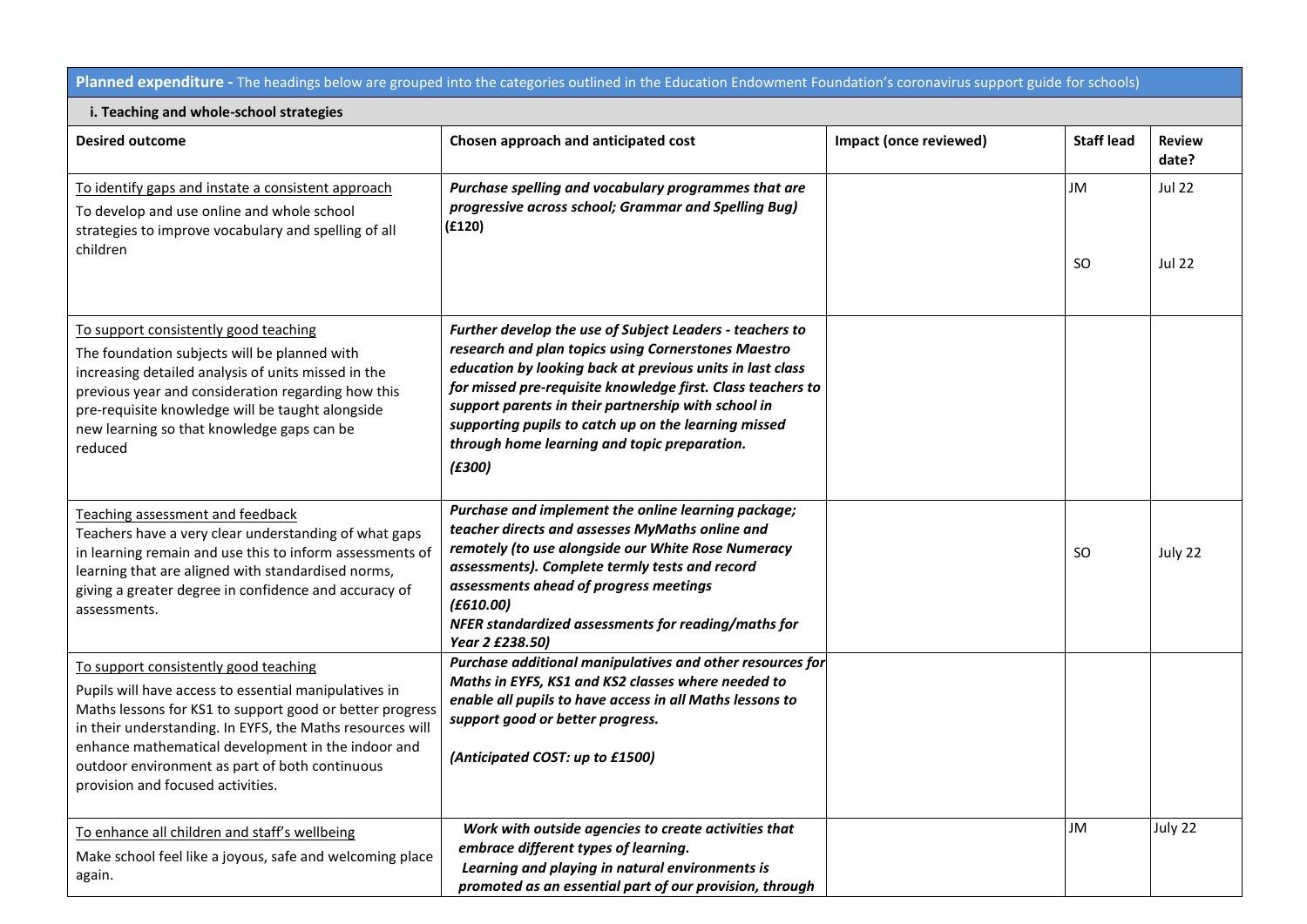|                                                                                                                                                                                                                                                                    | Forest Schools and the unique provisions of our<br>environment. We will use natural materials and<br>resources, and adopt green practices throughout the<br>school, encouraging each class to grow their own fruit<br>and vegetables, and to experience the natural world all<br>year round.<br><b>Forest School £2500</b> |  |               |
|--------------------------------------------------------------------------------------------------------------------------------------------------------------------------------------------------------------------------------------------------------------------|----------------------------------------------------------------------------------------------------------------------------------------------------------------------------------------------------------------------------------------------------------------------------------------------------------------------------|--|---------------|
| To enhance our computing curriculum in order that<br>children are more able to access remote learning<br>Establish a consistent approach in order that children are<br>not disadvantaged by gaps in basic skills; knowledge and<br>skills rather than application. | Purchase and implement an online learning package;<br>teacher directs and assesses ilearn2.co.uk online and in<br>school. (£99 per year)                                                                                                                                                                                   |  | <b>Jul 22</b> |

| ii.<br><b>Targeted approaches</b>                                                                                                                                                                                                                                                                                                                                                          |                                                                                                                                                                                                                     |                        |                   |                        |  |
|--------------------------------------------------------------------------------------------------------------------------------------------------------------------------------------------------------------------------------------------------------------------------------------------------------------------------------------------------------------------------------------------|---------------------------------------------------------------------------------------------------------------------------------------------------------------------------------------------------------------------|------------------------|-------------------|------------------------|--|
| <b>Desired outcome</b>                                                                                                                                                                                                                                                                                                                                                                     | Chosen action/approach                                                                                                                                                                                              | Impact (once reviewed) | <b>Staff lead</b> | <b>Review</b><br>date? |  |
| $1-to-1$<br>Identified children will have significantly increased rates of<br>reading. They will be able to more fully comprehend reading<br>as a result of being able to read at pace without spending<br>their working memory decoding. They will be confident<br>readers and dips in reading attainment will be negated.                                                                | All children in KS1 and Reception to read (at least 3<br>times a week) on a 1:1 basis<br>(f1200)<br><b>LSA &amp; Class teacher</b><br><b>Assistant Head/Headteacher</b>                                             |                        | AK<br><b>SO</b>   | <b>Jun 21</b>          |  |
| Use of enriched vocabulary reading system<br>To fill the 'Vocabulary gap' and improve reading<br>comprehension whilst enhancing the use of ambitious<br>vocabulary in conversation and writing<br>Children will increase their ability to use language correctly,<br>in conversation, and understand and use a wider range of<br>vocabulary to describe, or engage the listener or reader. | To use Word Sparks (OUP) to engage children on a 1-1,<br>GR group or small group intervention<br>(£3045) and CPD for staff                                                                                          |                        | JM                | Ongoing<br>July 22     |  |
| Small group work<br>Identified children require support in moving reading into<br>writing. They will have widened their vocabulary and<br>started to reflect this in their writing.                                                                                                                                                                                                        | Small group work with teacher support, working with<br>high quality writing stimulus and focusing on<br>vocabulary and sentence structures and basic<br>punctuation<br>(E1500)<br><b>Assistant Head/Headteacher</b> |                        | SO.               | <b>Jul 22</b>          |  |